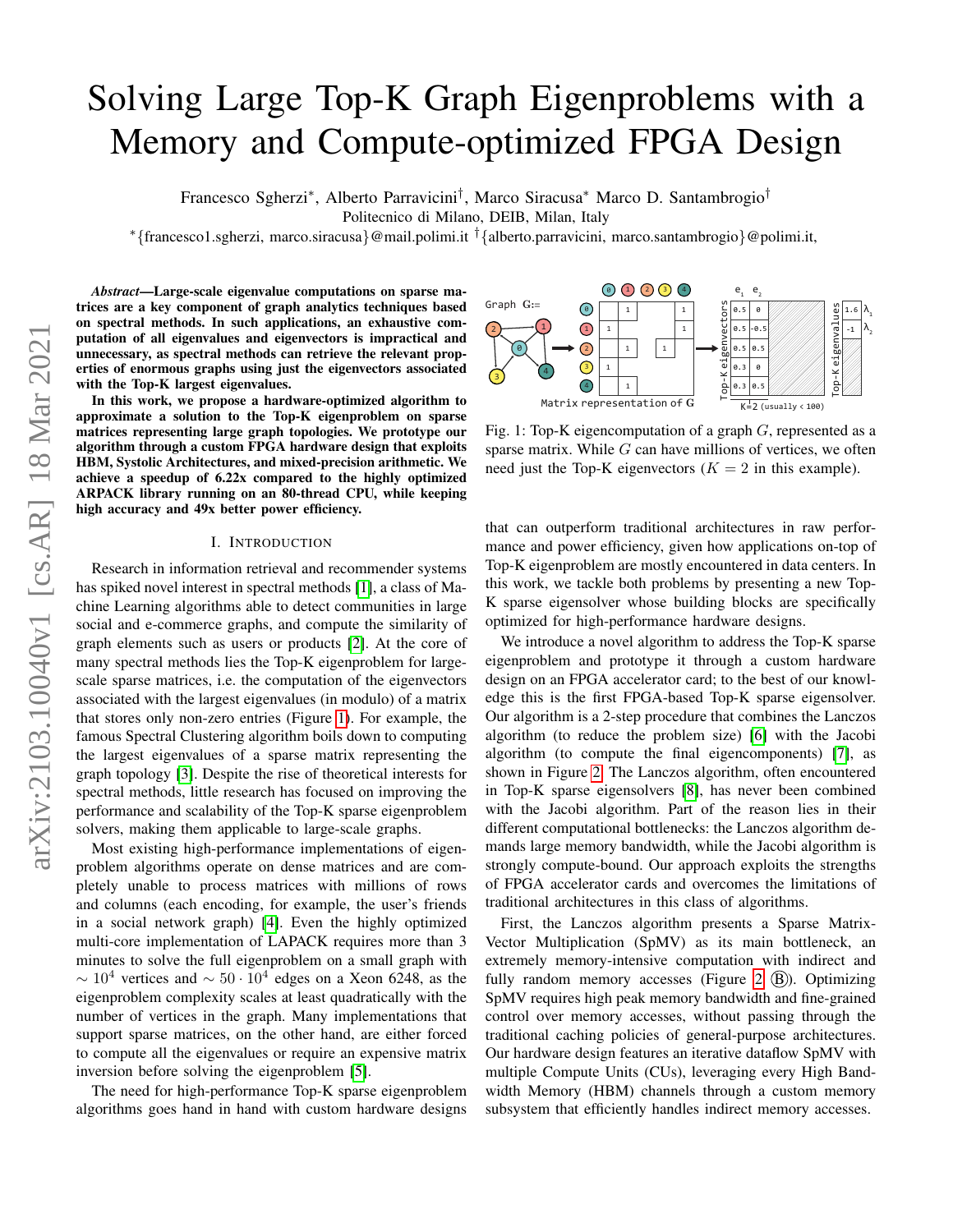Then, we introduce a Systolic Array (SA) design for the Jacobi eigenvalue algorithm, a computationally-intensive operation that operates on reduced-size inputs  $(K \times K)$  (Figure [2](#page-1-0)) (D)). The Jacobi algorithm maps naturally to a SA that ensures  $\mathcal{O}(log(K))$  convergence, while traditional architectures do not ensure the same degree of performance. CPUs cannot guarantee that all the data are kept in L1 cache and are unlikely to have enough floating-point arithmetic units to parallelize the computation. This results in  $\Omega(K^2)$  computational complexity and execution times more than 50 times higher than a FPGA (Section [V\)](#page-6-0). Instead, GPUs cannot fill all their Stream Processors, as the input size is much smaller than what is required to utilize the GPU parallelism fully [\[9\]](#page-8-8). Forcestion and particle to the controlling of the Lanczos CPUs can be the Lanczos algorithm that spaces are the Lanczos algorithm that spaces are the Lanczos algorithm that is a space of the Lanczos algorithm that is a sp

Moreover, our FPGA-based hardware design employs highly-optimized mixed-precision arithmetic, partially replacing traditional floating-point computations with faster fixedprecision arithmetic. While high numerical accuracy is usually demanded in eigenproblem algorithms, we employ fixedprecision arithmetic in parts of the design that are not critical to the overall accuracy and resort to floating-point arithmetic when required to guarantee precise results.

In summary, we present the following contributions:

- A novel algorithm for approximate resolution of largescale Top-K sparse eigenproblems (Section [III\)](#page-1-1), optimized for custom hardware designs.
- A modular mixed-precision FPGA design for our algorithm that efficiently exploits the available programmable logic and the bandwidth of DDR and HBM (Section [IV\)](#page-3-0).
- A performance evaluation of our Top-K eigendecomposition algorithm against the multi-core ARPACK CPU library, showing a speedup of 6.22x and a power efficiency gain of 49x, with a reconstruction error due to mixed-precision arithmetic as good as  $10^{-3}$  (Section [V\)](#page-6-0).

#### II. RELATED WORK

To the best of our knowledge, no prior work optimizes Top-K sparse eigenproblem with custom FPGA hardware designs.

The most well-known large-scale Top-K sparse eigenproblem solver on CPU is the ARPACK library [\[10\]](#page-8-9), a multi-core Fortran library that is also available in SciPy and MATLAB through thin software wrappers. ARPACK implements the Implicitly Restarted Arnoldi Method (IRAM), a variation of the Lanczos algorithm that supports non-Hermitian matrices. Other sparse eigensolvers provide techniques optimized for specific domains or matrix types, although none is as common as ARPACK [\[11\]](#page-8-10)–[\[14\]](#page-8-11).

On GPUs, the cuSOLVER [\[15\]](#page-8-12) library by Nvidia provides a simple eigensolver based on the shift-inverse method that retrieves only the largest eigenvalue and its eigenvector (i.e.  $K = 1$ , which is significantly more limited than the general Top-K eigenproblem. The nvGRAPH library [\[16\]](#page-8-13), also developed by Nvidia, provides an implementation of spectral clustering at whose core lies the Lanczos algorithm. However, the implementation of the inner Lanczos algorithm is not publicly available. To the best of our knowledge, there is no publicly

<span id="page-1-0"></span>

Fig. 2: Steps of our novel Top-K sparse eigenproblem solver, which combines the Lanczos algorithm with a Systolic Array formulation for the Jacobi eigenvalue algorithm.

can solve large scale sparse eigenproblems required by spectral methods. The MAGMA library [\[17\]](#page-8-14) solves the Top-K sparse eigenproblem through the alternative LOBPCG algorithm [\[5\]](#page-8-4), which requires multiple iterations (each containing at least one SpMV) to compute even a single eigenvector, to the contrary of the Lanczos algorithm. Other GPU-based Top-K eigensolvers are domain-specific, do not support large-scale inputs, or do not leverage features of modern GPUs such as HBM memory or mixed-precision arithmetic [\[18\]](#page-8-15), [\[19\]](#page-8-16). Eigensolvers for dense matrices are more common on GPUs, as they easily exploit the enormous memory bandwidth of these architectures: Myllykoski et al. [\[4\]](#page-8-3) focus on accelerating the case of dense high-dimensional matrices (around  $10^5$  rows) while Cosnuau [\[9\]](#page-8-8) operates on multiple small input matrices. Clearly, none of the techniques that operate on dense matrices can easily scale to matrices with millions of rows as simply storing them requires terabytes of memory.

Specialized hardware designs for eigensolvers are limited to resolving the full eigenproblem on small dense matrices, through the QR-Householder Decomposition and Jacobi eigenvalue algorithm. Most formulations of the Jacobi algorithm [\[20\]](#page-8-17), [\[21\]](#page-8-18) leverage Systolic Array, a major building block of high performance domain-specific architectures from their inception [\[22\]](#page-8-19) to more recent results [\[23\]](#page-8-20)–[\[25\]](#page-8-21). However, hardware designs of the Jacobi algorithm based on SA cannot scale to large matrices, as the resource utilization scales linearly with the size of the matrix. Implementations of the *QR-Houseolder* algorithm face similar problems [\[26\]](#page-8-22), [\[27\]](#page-8-23) as they also leverage systolic architectures, although research research about resource-efficient designs do exist [\[28\]](#page-8-24).

### <span id="page-1-1"></span>III. SOLVING THE TOP-K SPARSE EIGENPROBLEM

Algorithms like Spectral Clustering contain as their core step a Top-K sparse eigenproblem, i.e. finding eigenvalues and eigenvectors of sparse matrices representing, for instance, graph topologies with millions of vertices and edges.

Given a sparse square matrix  $M \in \mathbb{R}^{n \times n}$  and an integer  $K \ll n$  the goal of the Top-K sparse eigenproblem is to find the  $K$  eigenvalues with the highest magnitude, and their associated eigenvectors. This is equivalent to computing the approximate decomposition  $\mathbf{M} \approx \mathbf{M}_K = \mathbf{Q}_K \mathbf{\Lambda}_K \mathbf{Q}_K^T$ , with  $\mathbf{Q}_K \in \mathbb{R}^{n \times K}$  and  $\mathbf{\Lambda}_K \in \mathbb{R}^{K \times K}$ .  $\mathbf{Q}_K$  contains the eigenvectors, while  $\Lambda_K$  is a diagonal matrix containing the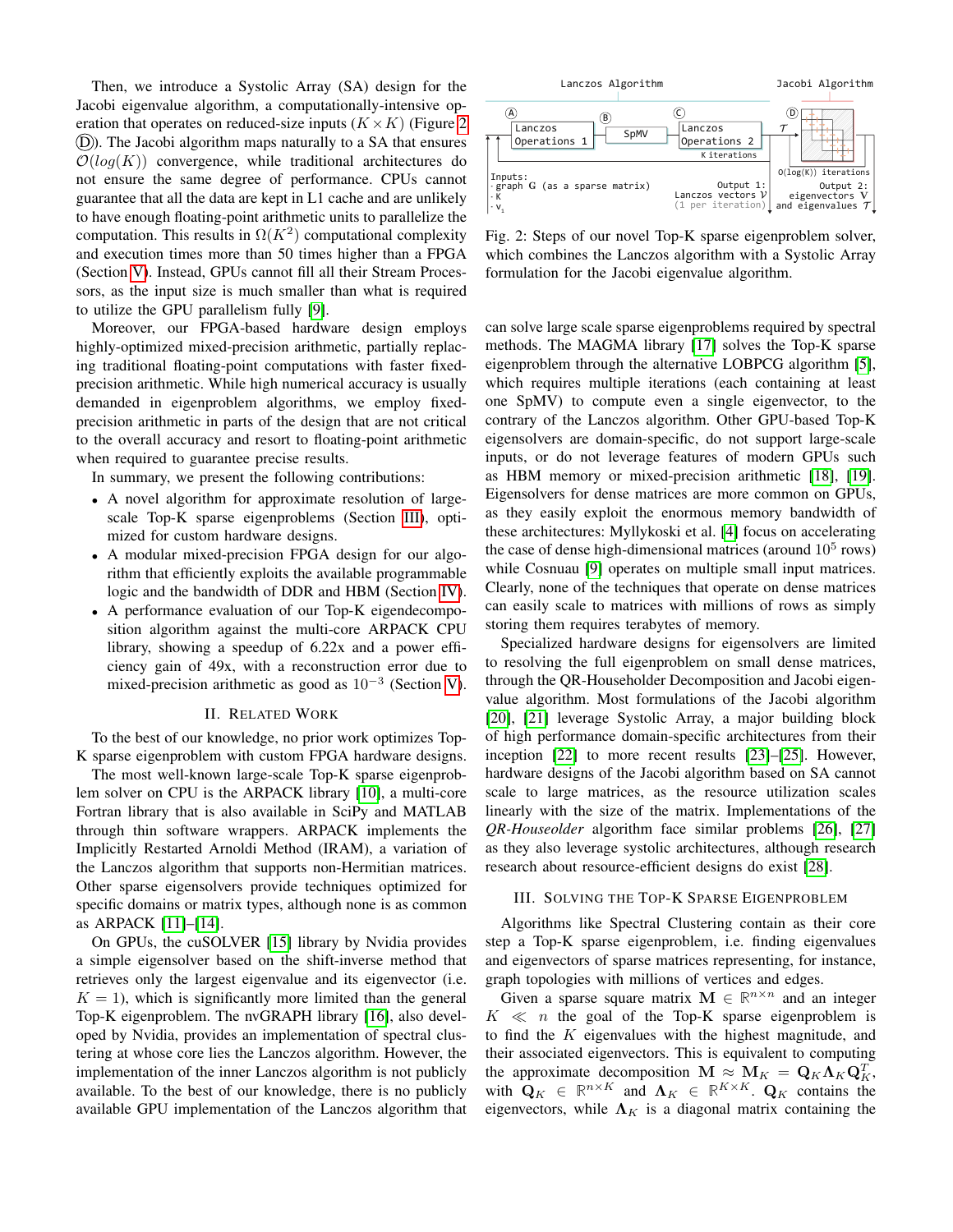<span id="page-2-1"></span>

|  |  |  | Algorithm 1 Lanczos algorithm for the Top-K eigenvectors |
|--|--|--|----------------------------------------------------------|
|  |  |  |                                                          |

|     | 1: <b>function</b> LANCZOS( $M, K, v_1$ )              |                                                                                         |
|-----|--------------------------------------------------------|-----------------------------------------------------------------------------------------|
| 2:  | $\beta_1 \leftarrow 0, v_0 \leftarrow \mathbf{0}_N$    | $\triangleright$ Initialization                                                         |
| 3:  | for $i$ in $1, K$ do                                   | $\triangleright$ Main Lanczos loop                                                      |
| 4:  | if $i > 1$ then                                        |                                                                                         |
| 5:  | $\beta_i \leftarrow   w'_{i-1}  _2$                    |                                                                                         |
| 6:  |                                                        | $v_i \leftarrow w'_{i-1}/\beta_i$ $\triangleright$ Compute new Lanczos vector           |
| 7:  |                                                        | $w_i \leftarrow \mathbf{M} v_i$ $\triangleright$ Sparse matrix-vector multiplication    |
| 8:  | $\alpha_i \leftarrow w_i v_i$                          |                                                                                         |
| 9:  | $w'_i \leftarrow w_i - \alpha_i v_i - \beta_i v_{i-1}$ |                                                                                         |
| 10: | Orthogonalize $w'_i$ with respect to V                 |                                                                                         |
| 11: |                                                        | $\triangleright$ Tridiagonal matrix $\tau$ and Lanczos vectors $\mathcal V$             |
| 12: |                                                        | Output $\{\mathcal{T} = [\alpha_1, \ldots, \alpha_K], [\beta_1, \ldots, \beta_{K-1}]\}$ |
| 13: | Output $\mathcal{V} = [v_1, \ldots, v_K]$              |                                                                                         |

eigenvalues. Indeed, computing all the  $n$  eigenvalues of the matrix is intractable for large matrices and redundant for many applications that require only a handful of eigencomponents. For example, Spectral Clustering and many of its variations rely only on the Top-K eigenvectors, with K rarely above  $\sim 10$ .

In this work, we propose a novel algorithm to solve the Top-K sparse eigenproblem, combining the Lanczos algorithm and the Jacobi eigenvalue algorithm. Our technique is particularly suited for highly optimized and modular hardware designs. The first phase leverages the Lanczos algorithm, taking as input the original matrix M, the number of desired eigencomponents K and an *L2-normalized* random vector  $v_1 \in \mathbb{R}^n$ , initialized with values equal to  $1/n^2$ . The Lanczos algorithm outputs a  $K \times K$  symmetric tridiagonal matrix  $\mathcal T$  (Figure [3\)](#page-2-0) and a set of orthogonal Lanczos vectors  $V \in \mathbb{R}^{K \times n}$ . As second step, we apply the Jacobi eigenvalue algorithm to  $\mathcal T$ . This algorithm transforms  $T$  into a diagonal matrix containing its eigenvalues, and returns a matrix  $V$  with the eigenvectors of T. Each eigenvalue  $\lambda$  of T is also an eigenvalue of the original matrix M. Moreover, if x is the eigenvector of  $\mathcal T$ associated to  $\lambda$ , then  $\mathcal{V}x$  is the eigenvector of M associated to  $\lambda$ .  $\mathbf{M}_K$  can be obtained as  $\mathbf{M}_K = (\mathcal{V}\mathbf{V})\mathcal{T}(\mathcal{V}\mathbf{V})^T$ , although many applications in spectral analysis only require the Top-K eigenvalues and eigenvectors of M instead of retrieving  $M_K$ .

#### *A. The Lanczos Algorithm*

<span id="page-2-0"></span>The Lanczos algorithm retrieves the Top-K eigencomponents of a matrix and is often employed as a building block

| $\alpha_1$       | $\beta_1$  | 0          | $\left( \right)$ | 0              |
|------------------|------------|------------|------------------|----------------|
| $\beta_1$        | $\alpha_2$ | $\beta_2$  | 0                | $\overline{0}$ |
| $\boldsymbol{0}$ | $\beta_2$  | $\alpha_3$ | $\beta_3$        | 0              |
| 0                | 0          | $\beta_3$  | $\alpha_4$       | $\beta_4$      |
| 0                | 0          | 0          |                  | $\alpha_5$     |

Fig. 3: Example of  $(5 \times 5)$  tridiagonal matrix, obtained as output of the Lanczos algorithm for  $K = 5$ .

<span id="page-2-2"></span>

|     | Algorithm 2 Jacobi eigenvalue algorithm with Systolic Arrays             |                                                 |                                                                 |
|-----|--------------------------------------------------------------------------|-------------------------------------------------|-----------------------------------------------------------------|
|     | 1: function $JACOBI(\mathcal{T})$                                        |                                                 |                                                                 |
| 2:  | $\mathbf{V} \leftarrow \mathbb{1}_K$                                     |                                                 | $\triangleright$ Identity matrix of size $K \times K$           |
| 3:  | repeat                                                                   |                                                 |                                                                 |
| 4:  | for i in $1, K/2$ do                                                     |                                                 | $\triangleright$ Diagonal CU                                    |
| 5:  | $p_{ii} \leftarrow \mathcal{T}[2i:2i+1,2i:2i+1]$                         |                                                 |                                                                 |
| 6:  | $\theta_i \leftarrow \frac{1}{2} \arctan \frac{2\beta}{\alpha - \delta}$ |                                                 |                                                                 |
| 7:  | Rotate $p_{ii}$                                                          |                                                 | $\triangleright$ Full equation in Figure 4a                     |
| 8:  | Propagate $c_i$ and $s_i$                                                |                                                 |                                                                 |
| 9:  | <b>for</b> j in $1, K/2 - 2$ <b>do</b>                                   |                                                 | $\triangleright$ Offdiagonal CU                                 |
| 10: | $i \leftarrow j+1$                                                       |                                                 |                                                                 |
| 11: | Receive $c_i, c_j, s_i, s_j$ from $p_{ii}, p_{jj}$                       |                                                 |                                                                 |
| 12: | $p_{ij} \leftarrow \mathcal{T}[2i:2i+1,2j:2j+1]$                         |                                                 |                                                                 |
| 13: | Rotate $p_{ij}$                                                          |                                                 | $\triangleright$ Full equation in Figure 4b                     |
| 14: | for i in $1, K/2$ do                                                     |                                                 | $\triangleright$ Eigenvector CU                                 |
| 15: | for j in $1, K/2$ do                                                     |                                                 |                                                                 |
| 16: |                                                                          | $v_{ij} \leftarrow \mathbf{V}[2i:2i+1,2j:2j+1]$ |                                                                 |
| 17: | Receive $c_j, s_j$ from $p_{jj}$                                         |                                                 |                                                                 |
| 18: |                                                                          |                                                 | Rotate $v_{ij} \rightarrow$ Full equation in Figure 4c          |
| 19: |                                                                          |                                                 | Permute rows and columns of $T$ and $V \triangleright$ Figure 5 |
| 20: | until $\tau$ becomes diagonal                                            |                                                 |                                                                 |
| 21: | Output $\mathcal T$                                                      |                                                 | $\triangleright$ Eigenvalues of the input $\tau$                |
| 22: | Output V                                                                 |                                                 | $\triangleright$ Eigenvectors of the input $\tau$               |

of large-scale eigenproblem algorithms [\[10\]](#page-8-9), [\[29\]](#page-8-25), [\[30\]](#page-8-26). The  $K \times K$  output tridiagonal matrix  $\mathcal T$  is significantly smaller than the input  $(K \ll n)$  and also simpler in structure, as elements outside of the band enclosing the main diagonal and the ones immediately above and below are zero. Pseudo-code of the algorithm is provided in Algorithm [1.](#page-2-1) For each of the K iterations, it computes a Lanczos vector  $v_i$  by normalizing  $w'_{i-1}$ , obtained at the previous iteration (line 6 and Figure [2A](#page-1-0)). From  $v_i$ , we obtain  $w'_i$  by projecting the matrix **M** into  $v_i$  (line 7 and Figure [2B](#page-1-0)), followed by an orthogonalization (lines 8 to 10 and Figure [2C](#page-1-0)). The algorithm is highly efficient as each vector  $v_i$  is computed in a single iteration, and  $K \ll n$ .

The Lanczos algorithm is particularly efficient on sparse matrices, as its most expensive operation is an iterative SpMV, bounding its computational complexity to  $\mathcal{O}(K \cdot E)$ , with  $E$  being the number of non zero elements of M. In our hardware design, we optimize the memory-intensive SpMV computation through multiple independent CUs, so that we can take advantage of all the available 32 HBM channels of a Xilinx Alveo U280 FPGA accelerator card (Section [IV-B\)](#page-4-0).

This algorithm is prone to numerical instability as the Lanczos vectors  $V$  can quickly lose pairwise orthogonality if  $K$  is very large. To prevent instability, we normalize the input matrix in *Frobenius norm* as eigencomponents are invariant to constant scaling: values of the matrix are in the range  $(-1, 1)$ , which implies that eigenvalues and eigenvectors are also in the range  $(-1, 1)$ . This property enables the use of fixedpoint arithmetic to improve performance and reduce resource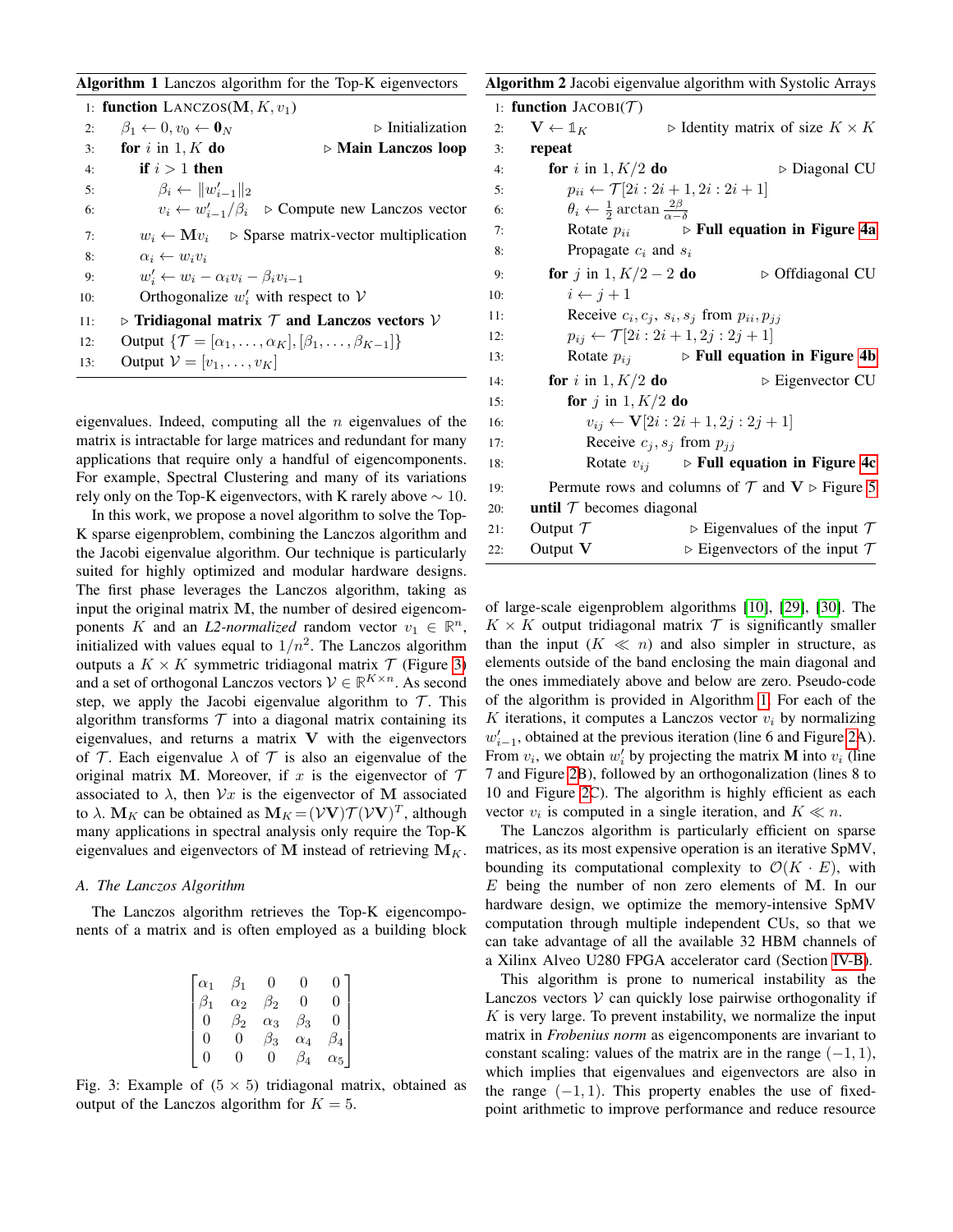<span id="page-3-1"></span>
$$
\begin{bmatrix} c_i & s_i \\ -s_i & c_i \end{bmatrix} \begin{bmatrix} \alpha & \beta \\ \gamma & \delta \end{bmatrix} \begin{bmatrix} c_i & -s_i \\ s_i & c_i \end{bmatrix} = \begin{bmatrix} \alpha' & 0 \\ 0 & \delta' \end{bmatrix}
$$

(a) Operations for the Diagonal Processor  $p_{ii}$  (Figure [5A](#page-3-2)).

$$
\begin{bmatrix} c_i & s_i \\ -s_i & c_i \end{bmatrix} \begin{bmatrix} \alpha & \beta \\ \gamma & \delta \end{bmatrix} \begin{bmatrix} c_j & -s_j \\ s_j & c_j \end{bmatrix} = \begin{bmatrix} \alpha' & \beta' \\ \gamma' & \delta' \end{bmatrix}
$$

(b) Operations for the Offdiagonal Processor  $p_{ij}$  (Figure [5C](#page-3-2)).

$$
\begin{bmatrix} w & x \\ y & z \end{bmatrix} \begin{bmatrix} c_j & -s_j \\ s_j & c_j \end{bmatrix} = \begin{bmatrix} w' & x' \\ y' & z' \end{bmatrix}
$$

(c) Operations for the Eigenvector Processor  $p_{ij}$  (Figure [5D](#page-3-2)).

Fig. 4: Operations performed by different processors in the Jacobi eigenvalue Systolic Array architecture. Values  $c_i$  and  $s_i$  indicate  $cos(\theta_i)$  and  $sin(\theta_i)$ , with  $\theta_i = \frac{1}{2} \arctan \frac{2\beta}{\alpha - \delta}$ .

usage (Section [V-C\)](#page-6-1). We further improve numerical stability by adopting a version of the algorithm that reorders operations [\[31\]](#page-8-27) and reorthogonalizes Lanczos vectors in each iteration [\[32\]](#page-8-28). Reorthogonalization (Algorithm [1,](#page-2-1) line 10) requires  $K^2/2$  more operations of cost  $\mathcal{O}(n)$ , increasing complexity to  $\mathcal{O}(K(E + nK^2/2))$ . We also introduce the option of performing reorthogonalization every 2 iterations, for a lower overhead of  $O(n(K/2)^2/2)$ , with negligible accuracy loss (Section [V-C\)](#page-6-1). In practice, execution time is usually dominated by SpMV making reorthogonalization a viable option.

# *B. The Jacobi Eigenvalue Algorithm*

The Jacobi eigenvalue algorithm computes the eigenvalues and eigenvectors of a dense symmetric real matrix. It is an iterative procedure that performs rotations on square submatrices. Each iteration is highly computationally-intensive as it contains  $\Omega(K^2)$  trigonometric operations. However, this algorithm is particularly well suited to solve eigenproblems on small tridiagonal matrices. As many matrix values are zero and cannot introduce data-dependencies in rotations, it is possible to parallelize the entire computation at hardware-level.

The Jacobi eigenvalue algorithm has sought many formulations to improve either its parallelism or its resource utilization. The best-known formulation of the algorithm was proposed by Brent and Luk [\[33\]](#page-8-29) and has been the standard for implementing the algorithm on FPGA to this day [\[20\]](#page-8-17), [\[21\]](#page-8-18). Our design improves this formulation with a more resourceefficient procedure for interchanging rows and columns, and its structure is shown in Figure [5.](#page-3-2)

We employ a SA design that maps the input matrix as  $2 \times 2$ submatrices to  $K^2/4$  adjacent *processors* (or CU) (Figure [5,](#page-3-2)  $(A)$ ). The systolic architecture propagates the rotation angles  $(B)$  and the values stored in each processors  $(E)$ .

Starting from  $\mathcal T$ , the algorithm set to zero  $K/2$  off-diagonal entries per iteration by using rotations. Diagonal processors annihilate  $\beta$  and  $\gamma$  components (Algorithm [2,](#page-2-2) line 7) with a rotation of angle  $\theta$ . This angle is propagated (line 8) to the offdiagonal processor (line 9), and to the eigenvector processor that applies the same rotation to the identity matrix (line 14).

<span id="page-3-2"></span>

Fig. 5: Steps of the Jacobi eigenvalues computation using Systolic Arrays. Each Processing Element (PE)  $p_{ij}$  holds 4 values  $\alpha$ ,  $\beta$ ,  $\gamma$ ,  $\delta$ , and  $\theta = \frac{1}{2} \arctan \frac{2\beta}{\alpha - \delta}$ .

To ensure convergence, diagonal CUs are fed non-zero elements at each iteration in the  $\beta$  and  $\gamma$  position. New nonzero elements are provided to the diagonal CUs by swapping rows and columns, since eigencomponents are invariant to linear combinations. We improve the swap procedures of Brent and Luk [\[33\]](#page-8-29) by swapping vectors *in reverse*, obtaining the same results with fewer resources (Section [IV-C2\)](#page-5-0).

The SA formulation allows performing each iteration of the algorithm in constant time, enabling complexity equal to the number of iterations,  $\mathcal{O}(log(K))$ , instead of having cost above  $\Omega(K^2 \cdot \log(K))$  due to the matrix multiplications [\[33\]](#page-8-29).

## IV. THE PROPOSED HARDWARE DESIGN

<span id="page-3-0"></span>This section presents our custom FPGA-based hardware design for the Top-K sparse eigenproblem algorithm previously introduced. The logical division between the Lanczos and Jacobi algorithms is also present in the hardware implementation. Our hardware design is composed of two macro-areas that are mapped to separate reconfigurable Super Logic Regions (SLRs) of the FPGA, to provide more efficient resource utilization and higher flexibility in terms of clock frequency, memory interfaces, and reconfigurability. Figure [6](#page-4-1) shows a high level view of our FPGA design. We prototyped our hardware design on an Alveo U280 accelerator card with HBM2 and DDR4 memory. The Lanczos algorithm, being a memory-intensive computation, is mapped to SLR0, which provides direct access to all the HBM2 memory interfaces on the accelerator card. SLR1 and SLR2 hosts different replicas of the IP core implementing the Jacobi algorithm, optimized for different numbers of eigenvectors  $K$ .

# *A. Lanczos Hardware Design*

The left part of Figure [6](#page-4-1) highlights the Lanczos algorithm hardware design components. Partitions of the sparse input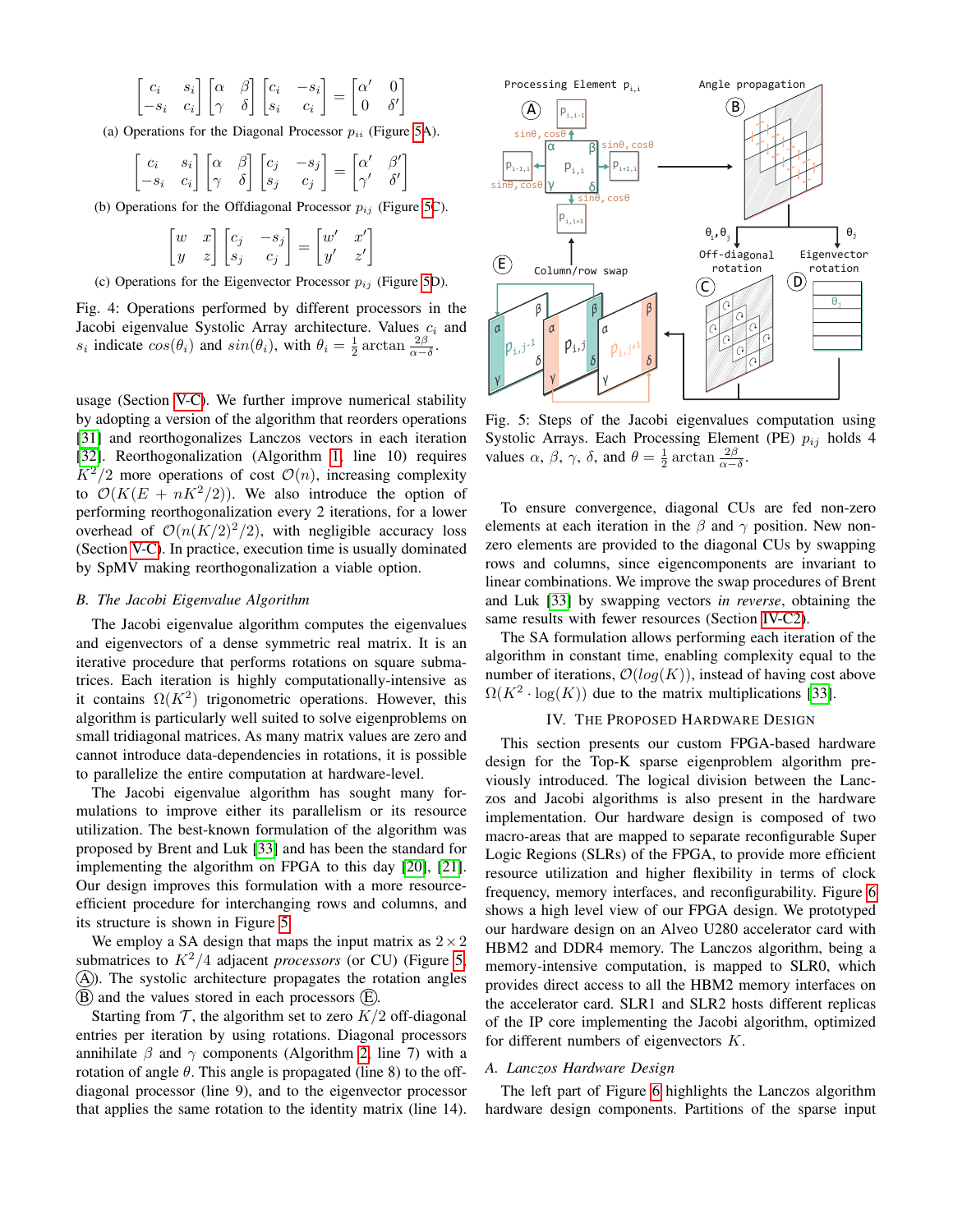<span id="page-4-1"></span>

Fig. 6: High-level architecture of our Top-K Sparse Eigencomputation FPGA design. We highlight interconnections between FPGA computational units and the FPGA board memory.

matrix are read from HBM  $(A)$  and distributed to 5 parallel  $SpMV$  CUs  $(B)$  (Algorithm [1,](#page-2-1) line 7). Partial results from every partition are merged  $(C)$  into a single vector to be used by the remaining linear operations  $(D)$  (lines 5, 6, 8, 9). Operations are then repeated K times to produce the  $3 \cdot K - 2$  values in the tridiagonal matrix  $T$  and the K Lanczos vectors in  $V$ , stored in DDR memory.

### <span id="page-4-0"></span>*B. SpMV Hardware Design*

The biggest bottleneck in the Lanczos algorithm is an iterative SpMV computation (Algorithm [1,](#page-2-1) line 7). While other computations in the Lanczos algorithm are relatively straightforward to optimize and parallelize, SpMV is wellknown for being a complex, memory-intensive computation that presents indirect and random memory accesses [\[34\]](#page-8-30). Although significant research has been made into developing high-performance SpMV implementations on FPGA [\[35\]](#page-8-31)-[\[39\]](#page-8-32), the Lanczos algorithm introduces circumstances that prevents us from using an out-of-the-box FPGA SpMV implementation. Our SpMV design must perform multiple iterations without communication from device to host, as data-transfer and synchronizations would hinder performance. Then, the SpMV must be easily partitioned and replicated to provide flexibility over the hardware resources. Finally, we require access to multiple HBM channels to maximize the overall memory bandwidth achieved in the computation.

Our final SpMV design extends and improves the one recently proposed by Parravicini et al. [\[40\]](#page-8-33) in the context of graph ranking algorithms, which are also variations of the power iteration method as in the case of the Lanczos algorithm. Below we introduce how we leveraged HBM memory in our SpMV design to provide better scalability and performance.

*1) SpMV Dataflow Architecture:* As SpMV is an extremely memory-intensive computation, a good SpMV implementation should make efficient use of the memory bandwidth made available by the underlying hardware. Figure [7](#page-4-2) shows the structure of one of our SpMV CUs. We employ a streaming dataflow SpMV design that reads the input sparse matrix stored using the Coordinate (COO) format. In the COO format, non-zero entries of the matrix are stored using 3 32-bits values: the row and column index in the matrix and the value

<span id="page-4-2"></span>

Fig. 7: Architecture of one iterative SpMV CU. Each CU processes a portion of the input matrix through a 4-stage dataflow design, and results are replicated on the *dense vector memory subsystem* after each iteration.

itself. Compared to other sparse matrix data-layouts, such as Compressed Sparse Row (CSR), the COO format does not present indirect data accesses that can severely reduce the opportunities for a pipelined design. The *Matrix Fetch Unit* in each CU is connected to a single HBM channel and reads, for each clock cycle, a packet of 512 bits containing 5 non-zero matrix entries  $(A)$ . Memory transactions happen in continuous bursts of maximum AXI4 length (256 beats): each CU reads the matrix at the maximum bandwidth offered by the HBM channel (14.37 GB/s, for a total of 71.87 GB/s using 5 CU). For each of the 5 non-zero values in each COO packet, the *Dense Vector Fetch Unit* performs a random access to the  $SpMV$  dense vector  $(B)$ . This step is critical to the overall SpMV performance: compared to [\[40\]](#page-8-33), we leverage HBM instead of UltraRAM (URAM), achieving better scalability and performance. We detail our *Dense Vector Memory Subsystem* below and in Figure [8.](#page-5-1) The *Aggregation Unit* sums results within a single data-packet that refers to the same matrix column (C). A *Write-Back Finite-State Machine* stores results of each CU to HBM  $(D)$ . Each write-transaction is a 512-bits data-packet containing up to 15 values, each referring to a single matrix row. Compared to [\[40\]](#page-8-33) we reduce the number of write transactions by 3 times the average number of non-zeros per row. As such, we can store results through the same HBM channels of the dense vector with no detriment to performance.

Compared to the original SpMV design in [\[40\]](#page-8-33), we support multiple SpMV CUs that operate on partitions on the COO input matrix, created by assigning an equal number of rows to each CU. We employ up to 5 SpMV CUs (Figure [6\)](#page-4-1). While in principle it is possible to place more CUs, our current design is limited by the hardened AXI switch in the Alveo U280 that prevents the use of more than 32 AXI master channels to HBM, which we fully employ [\[41\]](#page-8-34). Each SpMV CU compute a portion of the output vector: partial results are aggregated by the *Merge Unit* (Figure [6](#page-4-1)  $\overline{C}$ ) and replicated across HBM channels to use them in the following iteration.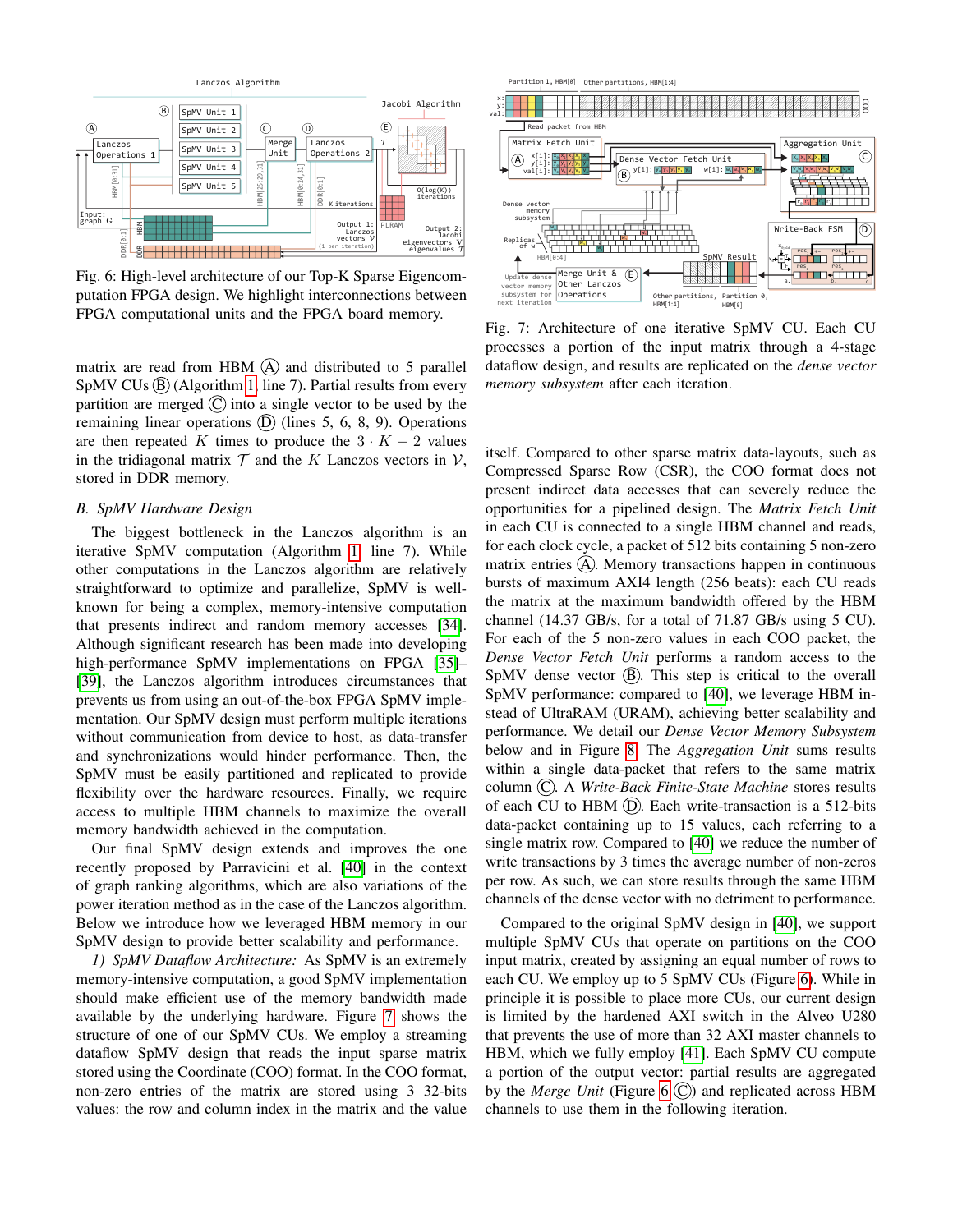<span id="page-5-1"></span>

Fig. 8: Dense vector memory subsystem of our SpMV FPGA design. Index  $y_i$  accesses replica  $r_i$ , guaranteeing a pipelined design with 5 random vector accesses per clock cycle.

*2) SpMV Dense Vector Memory Subsystem:* Each SpMV CU processes 5 non-zero matrix entries per clock cycle, and for each non-zero entry it must perform a random access on a dense vector of size  $n$  (in our case, the Lanczos vector  $v_i$ ) at iteration i). As each AXI master channel can handle only one read transaction per cycle, we need to replicate the dense vector 5 times, similarly to [\[42\]](#page-8-35). The hardened AXI switch in the Alveo U280 renders highly inefficient to attach multiple AXI master channels to the same HBM bank: only 32 AXI master channels are available, and small memory transactions (32 bits) have the same performance as larger transactions, preventing sustained bandwidth sharing [\[43\]](#page-8-36)–[\[45\]](#page-9-0). We solve the issue by leveraging the abundant HBM memory on the Alveo U280, and replicating the dense vector 5 times for each CU, as in Figure [8.](#page-5-1) A more flexible AXI switch would enable multiple 32-bits read transactions on the same HBM channel in a single clock cycle, reducing the demand for data replication. Compared to [\[40\]](#page-8-33), our HBM-based memory subsystem marks a significant improvement, as we avoid URAM to store the intermediate dense vector and results. Instead of being limited by the FPGA's 90 MB of URAM, we store the dense vector using individual HBM banks with 250 MB of capacity, allowing computations on matrices with up to 62.4 million rows. Moreover, high URAM consumption significantly limits the maximum attainable frequency, while we do not incur in this limitation (Table [I\)](#page-6-2).

## *C. Jacobi Systolic Array Design*

The Jacobi eigenvalue algorithm is very computationally intensive. Although it processes a small input of size  $K \times K$ , unoptimized implementations still require a significant amount of time due to a large number of dense matrix multiplications. Moreover, its convergence rate is implementation-dependent and as high as  $\mathcal{O}(K^2)$ . By adopting a SA-based design, we overcome both issues. By parallelizing the computation through a SA formulation and performing rotations concurrently, we decrease the number of iterations for convergence to  $\mathcal{O}(log(K))$ . Rotations, equivalent to multiplications on  $2\times 2$ submatrices, are unrolled and performed in constant time.

Our design for the Jacobi algorithm is optimized to compute up to  $K$  eigenvalues. While it can compute a lower amount of eigenvalues without a reconfiguration, we place in the same FPGA bitstream multiple *Jacobi cores* optimized for specific  $K$  (4, 8, 16, etc.). We can configure both SLR1 and SLR2 with Jacobi cores to fully utilize the FPGA resources and opening the doors for independent optimization on specific values of  $K$ by reconfiguring individual SLRs. The *Lanczos Core* on SLR transfers only the  $3K - 2$  values of  $\mathcal T$  to the Jacobi cores on SLR1 and SLR2. We prevent inefficiencies related to inter-SLR communication by moving data through PLRAM, while also avoiding the long read-write latency of DDR and HBM.

In practice, the systolic formulation cannot scale beyond very small matrices ( $K \approx 32$ ) due to the large number of resources required for trigonometric operations in each CU. While resource utilization has prevented widespread adoption of the Jacobi algorithm for general eigenproblem resolution, it is not a limitation for our use case, as we apply the Jacobi eigenvalue algorithm on small  $K \times K$  inputs by design.

On CPU, approaches such as QR factorization are more common [\[46\]](#page-9-1), because efficient systolic array formulations of the Jacobi algorithm require full control over cache eviction policies. Moreover, even modern CPUs lack enough floatingpoint arithmetic units to perform the operations required for an iteration at once: even for a small K such as  $K = 8$ , the Jacobi algorithm computes 16 trigonometric operations and about 800 floating-point multiplications per iteration.

Instead, we leverage the abundant hardware resources of our FPGA platform to perform all these operations concurrently, making it the optimal choice for our Jacobi SA design.

*1) Diagonal And Offdiagonal CU:* Diagonal CU (Algorithm [2,](#page-2-2) line 4) annihilate elements immediately outside the diagonal via a matrix rotation. Although the rotation angle is arbitrary, the fastest convergence is achieved by setting  $\theta = \frac{1}{2} \arctan \frac{2\beta}{\alpha - \delta}$ , which eliminates the  $\beta$  and  $\gamma$  components (Figure [4a\)](#page-3-1). We efficiently compute the components of the rotation matrix via Taylor series expansion. Even an order-3 approximation provides excellent accuracy ( $\sim 10^{-6}$  at  $\pm \frac{\pi}{4}$ ), using significantly fewer DSPs and BRAMs than the CORDIC core. Rotation on the diagonal (Figure [5](#page-3-2)  $(A)$ ) are performed by  $K/2$  parallel cores, propagating rotation values  $(B)$  in constant time to the Offdiagonal CU (Algorithm [2,](#page-2-2) line 9). As each CUs holds only 4 elements, matrix multiplications are fully unrolled and performed in constant time. Eigenvectors (Algorithm [2,](#page-2-2) line 14)  $(D)$  are computed in parallel to the rotation of the Offdiagonal CU  $(C)$  as they only require rotation values.

<span id="page-5-0"></span>*2) Row/Column Interchange:* Each CU has 8 connections to propagate input and output values of  $\alpha$ ,  $\beta$ ,  $\gamma$ ,  $\delta$  values to adjacent processors, in addition to communicating the rotation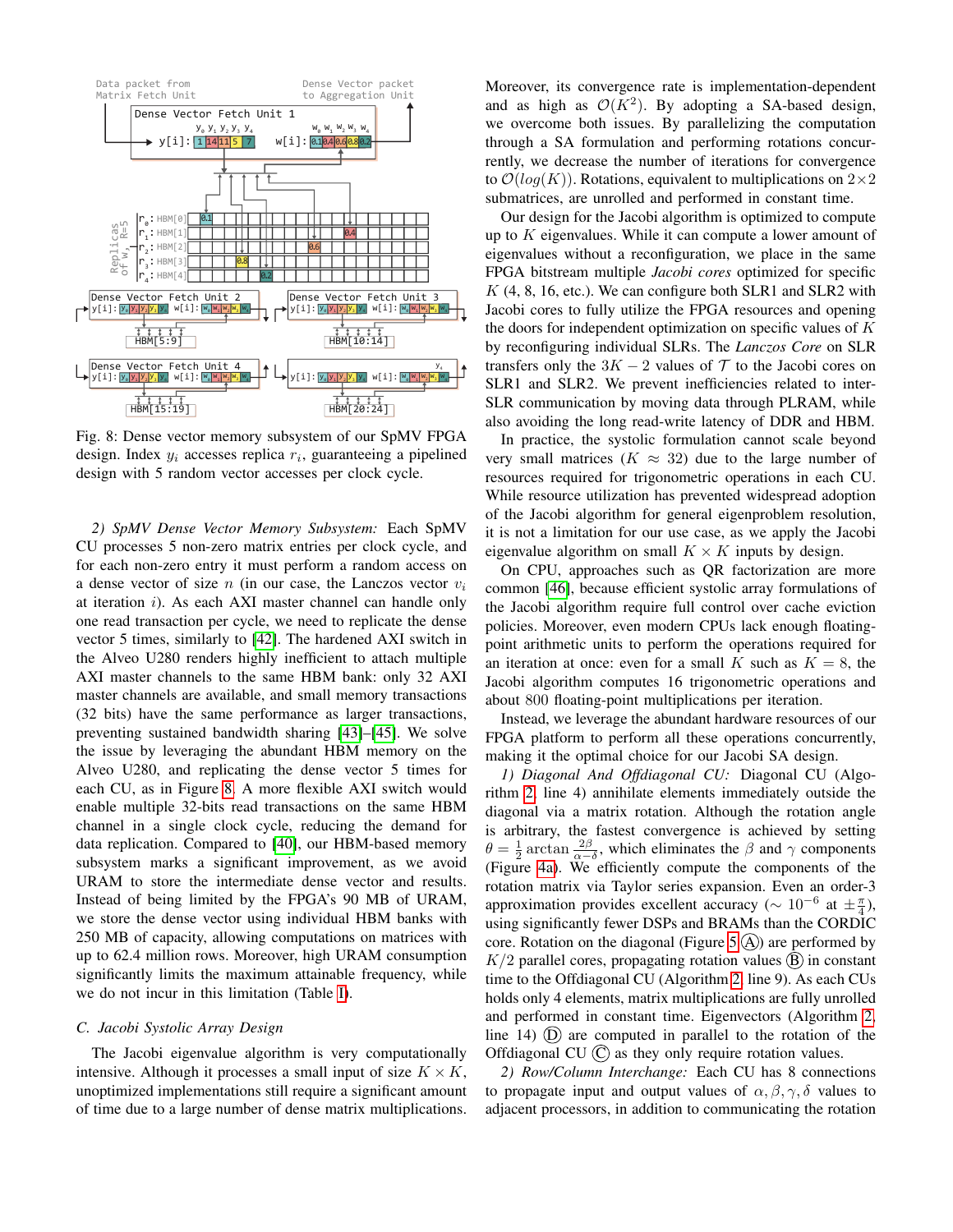<span id="page-6-2"></span>TABLE I: Resource usage and clock frequency in our FPGA hardware design, divided by algorithm.

| Algorithm     | SLR LUT                 | FF                   |       |       |            | <b>BRAM URAM DSP Clock (MHz)</b> |
|---------------|-------------------------|----------------------|-------|-------|------------|----------------------------------|
| Lanczos       | $SLR0$ 42\%             | 13%                  | 15%   | $0\%$ | $16\%$ 225 |                                  |
| <b>Jacobi</b> | $SLR1$ 40%              | 42%                  | $0\%$ | $0\%$ | 68% 225    |                                  |
| <b>Jacobi</b> | $SI$ R <sub>2</sub> 15% | 17%                  | $0\%$ | $0\%$ | $34\%$ 225 |                                  |
| Available     |                         | 1097419 2180971 1812 |       | 960   | 9020       |                                  |

<span id="page-6-3"></span>TABLE II: Matrices/graphs in the evaluation, sorted by number of edges/non-zero entries (in millions). For each matrix, we report the memory footprint when stored as COO.

| <b>ID</b>   | Name            |       | Rows (M) Non-zeros (M) Sparsity (%) Size $(GB)$ |                       |                     |
|-------------|-----------------|-------|-------------------------------------------------|-----------------------|---------------------|
| WB-TA       | wiki-Talk       | 2.39  | 5.02                                            | $8.79 \times 10^{-4}$ | $0.06$ GB           |
| WB-GO       | web-Google      | 0.91  | 5.11                                            | $6.17 \times 10^{-4}$ | $0.07$ GB           |
| WB-BE       | web-Berkstan    | 0.69  | 7.60                                            | $1.60 \times 10^{-3}$ | $0.10$ GB           |
| FL.         | Flickr          | 0.82  | 9.84                                            | $1.46 \times 10^{-3}$ | $0.13$ GB           |
| <b>IT</b>   | italy osm       | 6.69  | 14.02                                           | $3.13 \times 10^{-5}$ | $0.18$ GB           |
| PA          | patents         | 3.77  | 14.97                                           | $1.05 \times 10^{-4}$ | $0.19$ GB           |
| VL3         | venturiLevel3   | 4.02  | 16.10                                           | $9.96 \times 10^{-5}$ | $0.21$ GB           |
| DE          | germany_osm     | 11.54 | 24.73                                           | $1.86 \times 10^{-5}$ | $0.32$ GB           |
| <b>ASIA</b> | asia osm        | 11.95 | 25.42                                           | $1.78 \times 10^{-5}$ | $0.33\,\mathrm{GB}$ |
| RC          | road central    | 14.08 | 33.87                                           | $1.71 \times 10^{-5}$ | $0.43$ GB           |
| WK          | Wikipedia       | 3.56  | 45.00                                           | $3.55 \times 10^{-4}$ | $0.60$ GB           |
| HT          | hugetrace-00020 | 16.00 | 47.80                                           | $1.87 \times 10^{-5}$ | $0.61$ GB           |
| WB          | wb-edu          | 9.84  | 57.15                                           | $5.90 \times 10^{-5}$ | $0.73$ GB           |

value  $\theta$ . As shown in Figure [5E](#page-3-2), each processor  $p_{i,j}$  with i and  $j \neq (1, K/2)$  propagates its  $\alpha$  and  $\gamma$  values to the  $\beta$  and  $\delta$  slots of  $p_{i,j+1}$  and its  $\beta$  and  $\delta$  values to the  $\alpha$  and  $\gamma$  slots of  $p_{i,j-1}$ . Processors in the first column  $(p_{i,1})$  propagate  $\beta$  and  $\delta$  to to the  $\alpha$  and  $\gamma$  slots of  $p_{i,2}$ . Processors  $p_{i,K/2}$  propagate  $\beta$  and  $\delta$  to their own  $\alpha$  and  $\gamma$  slots. Operations for the column interchange are symmetrical. As  $\alpha$  and  $\gamma$  of  $p_{i,1}$  are never propagated, more swaps are performed towards lower indices than higher indices. These additional swaps require  $K$  temporary vectors to store rows that would be overwritten by the swaps. To avoid wasting resources for these temporary vectors, we execute operations in *reverse*, from K/2 to 1. As row/column swaps do not introduce additional data dependencies, we perform them in a single clock cycle using FFs.

## V. EXPERIMENTAL EVALUATION

<span id="page-6-0"></span>To prove that our custom FPGA design is suitable for solving large-scale Top-K sparse eigenproblems, we compare it against the popular ARPACK library, measuring how it compares in terms of execution time, power efficiency, and accuracy. The multi-threaded ARPACK library [\[10\]](#page-8-9), a Top-K sparse eigensolver that employs IRAM, runs on two Intel Xeon Gold 6248 (80 threads in total) and 384 GB of DRAM using single-precision floating-point arithmetic. Our eigensolver is prototyped on a Xilinx Alveo U280 accelerator card equipped with 8 GB of HBM2 memory, 32GB of DDR4 memory, and a xcu280-fsvh2892-2L-e FPGA whose resources are reported in Table [I.](#page-6-2) Results are averaged over 20 runs.

Tests are carried out using a collection of large sparse matrices representing graph topologies, each containing millions of rows and non-zero entries (Table [II\)](#page-6-3). All test matrices come from the SuiteSparse collection [\[47\]](#page-9-2). While our evaluation is focused on sparse matrices representing graphs, our Top-K sparse eigenproblem FPGA design is applicable to other domains such as image analysis [\[48\]](#page-9-3)–[\[50\]](#page-9-4).

Resource utilization and clock frequency of our design are reported in Table [I.](#page-6-2) The Lanczos algorithm and Jacobi algorithm have similar utilization, with around 20% LUT utilization each (50% of the available LUTs in each SLR). Although the SA architecture of the Jacobi algorithm processes small  $K \times K$  inputs, it requires the computation of many trigonometric operations and multiplications (16 and > 800 for  $K = 8$ ) in each iteration. Resource utilization of the Jacobi algorithm scales quadratically with the number of eigenvalues K, while the Lanczos algorithm is not affected.

#### *A. Execution Time*

We measure the execution time speedup of the FPGA-based hardware design implementing our Top-K sparse eigenproblem solver against the CPU baseline and report results in Figure [9.](#page-7-0) We are always faster than the baseline, with a geometric mean speedup of 6.22x, up to 64x for specific graphs. The speedup is mostly unaffected by  $K$ , showing how our design can efficiently compute many eigenvalues at once. Figure [10A](#page-7-1) shows how the time required by our FPGA design to process a single matrix value is unaffected by the overall graph size, while the CPU behavior is drastically more unpredictable.

We estimate that the Lanczos dominates the overall execution time due to the SpMV computations, taking more than 99% of the execution time. However, optimizing the Jacobi algorithm with a SA design is still worth the effort, compared to running this step on CPU. Figure [10B](#page-7-1) shows the speedup of our Jacobi SA design compared to an optimized C++ CPU implementation: the execution time on CPU grows quadratically due to repeated matrix multiplications, becoming a non-negligible part of the execution time for large K.

Our hardware design synthesized at 225 Mhz on the Alveo U280 accelerator card. A clock frequency beyond 225 Mhz does not significantly improve performance as SpMV represents the main computational bottleneck in the computation, and its performance is bound by HBM bandwidth [\[44\]](#page-9-5). Each SpMV CU processes data at the maximum bandwidth offered by the HBM channel from which it reads the matrix (14.37 GB/s, for a total of 71.87 GB/s using 5 CU).

# *B. Power Efficiency*

We measured via an external power meter that our FPGA design consumes about 38W during execution, plus 40W for the host server. The CPU implementation consumes around 300W during execution. Our FPGA design provides 49x higher Performance/Watt ratio (24x if accounting for the FPGA host machine): we provide higher performance without sacrificing power efficiency, making our design suitable for repeated computations typical of data center applications.

# <span id="page-6-1"></span>*C. Accuracy Analysis of the Approximate Eigencomputation*

The Lanczos algorithm is known to suffer from numerical instability [\[31\]](#page-8-27). To limit this phenomenon, we reorganize the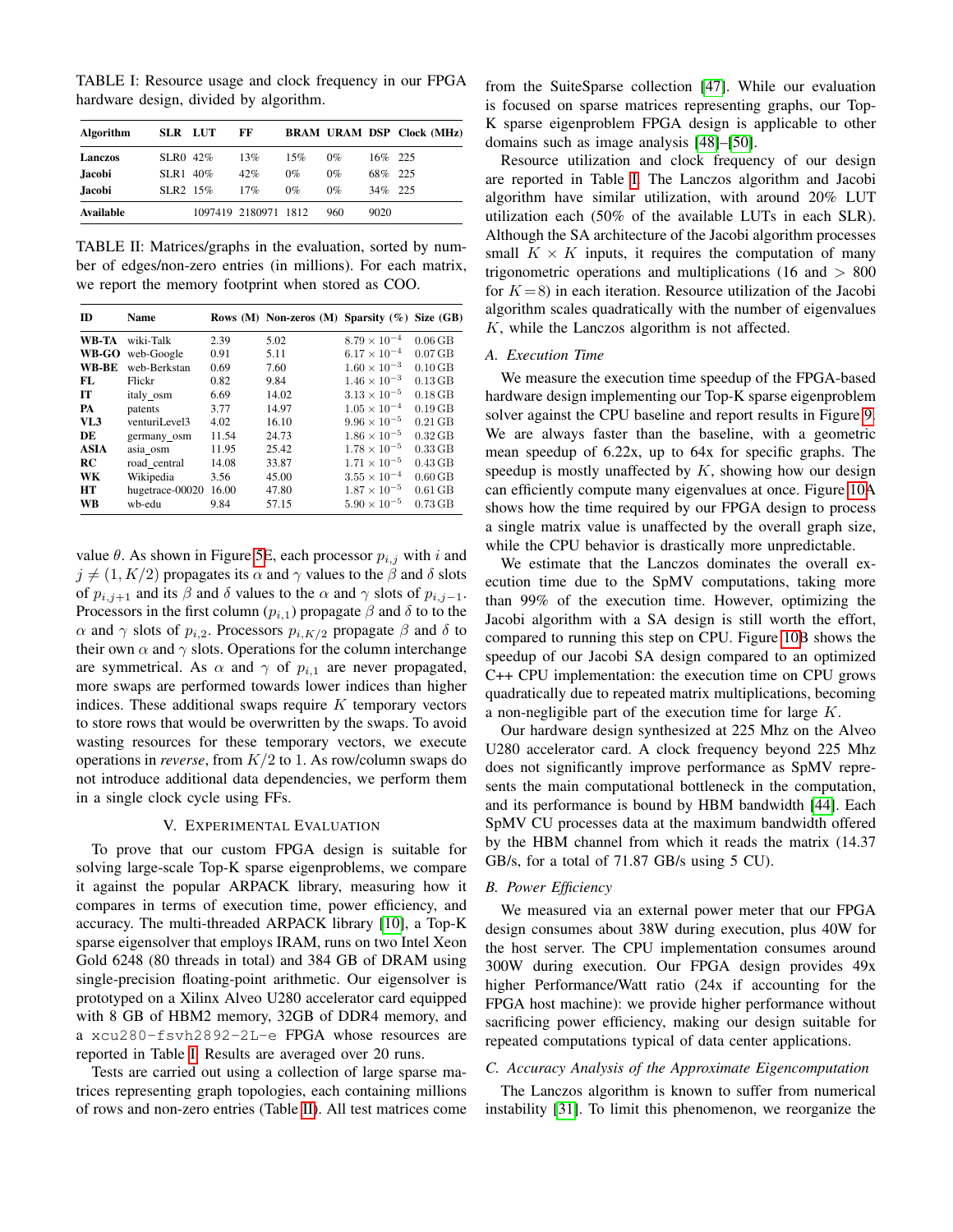<span id="page-7-0"></span>

Fig. 9: Speedup (higher is better) of our Top-K sparse eigensolver vs. the ARPACK multi-core CPU library, for increasing number of eigenvalues K. Geomean excludes the outlier graph HT, where the speedup of our FPGA design exceeds 400x.

<span id="page-7-1"></span>

Fig. 10: (a) Relation between number of matrix non-zero values and time to process a single value. (b) Speedup vs. CPU of our Systolic Array architecture for the Jacobi algorithm.

<span id="page-7-2"></span>

Fig. 11: Accuracy of our Top-K sparse eigensolver, in terms of orthogonality and reconstruction error, for increasing K.

algorithm's operations as in [\[31\]](#page-8-27) and apply reorthogonalization as in [\[32\]](#page-8-28). To assess the stability of our design, we measure the eigenvectors' pairwise orthogonality and the eigenvector error norm. Eigenvectors must form an orthonormal basis and be pairwise orthogonal, i.e. their dot product is 0, or equivalently their angle is  $\pi/2$ . For each pair of eigenvectors, we measure the average angle that occurs. Then, if  $\lambda$  is an eigenvalue of  $M$  and  $v$  is its associated eigenvector, it must hold  $Mv = \lambda v$ . By measuring the L2 norm of  $Mv - \lambda v$  for all  $v$  we evaluate how precise the eigenvector computation is. Results are reported, for increasing  $K$ , in Figure [11,](#page-7-2) aggregated on all graphs due to space constraints. Accuracy is excellent if reorthogonalization is applied every two iterations, but even without this procedure results are satisfactory. Despite using fixed-precision arithmetic in the Lanczos algorithm, the average reconstruction error is below  $10^{-3}$ , and the average orthogonality is  $> 89.9$  degrees, when applying reorthogonalization every two iterations. Orthogonality is not affected by  $K$ , while the average reconstruction error improves as  $K$ increases. Spectral methods in machine learning applications use eigenvectors to capture the most important features of their input and do not usually require the same degree of precision as other engineering applications. Reorthogonalization adds an overhead up to  $\mathcal{O}(nK^2/2)$  to the algorithm compared to Figure [9.](#page-7-0) On large graphs this overhead is negligible compared to SpMV, and is a viable option in applications where maximum accuracy is necessary. Still, our hardware design can provide excellent accuracy while being significantly faster than a highly optimized CPU implementation.

#### VI. CONCLUSION

The computation of the Top-K eigenvalues and eigenvectors on large graphs represented as sparse matrices is critical in spectral methods, a class of powerful Machine Learning algorithms that can extract useful features from graphs. We solve the Top-K sparse eigenproblem with a new algorithm that is optimized for reconfigurable hardware designs: in the first part of the computation, we exploit the enormous bandwidth of HBM through the Lanczos algorithm, while in the second part, we introduce a systolic array architecture that efficiently parallelizes the compute-intensive Jacobi eigenvalue algorithm. Compared to the popular ARPACK CPU library, we achieve a geomean speedup of 6.22x on 13 graphs with millions of vertices, raising the bar for high-performance Top-K sparse eigensolvers at a large scale.

As future work, we will extend our hardware design to support non-Hermitian matrices through the Implicitly Restarted Arnoldi Method. We will also investigate heterogeneous implementations that combine the abundant memory bandwidth of GPUs for high-performance SpMV with our systolic array FPGA design for the Jacobi eigenvalue.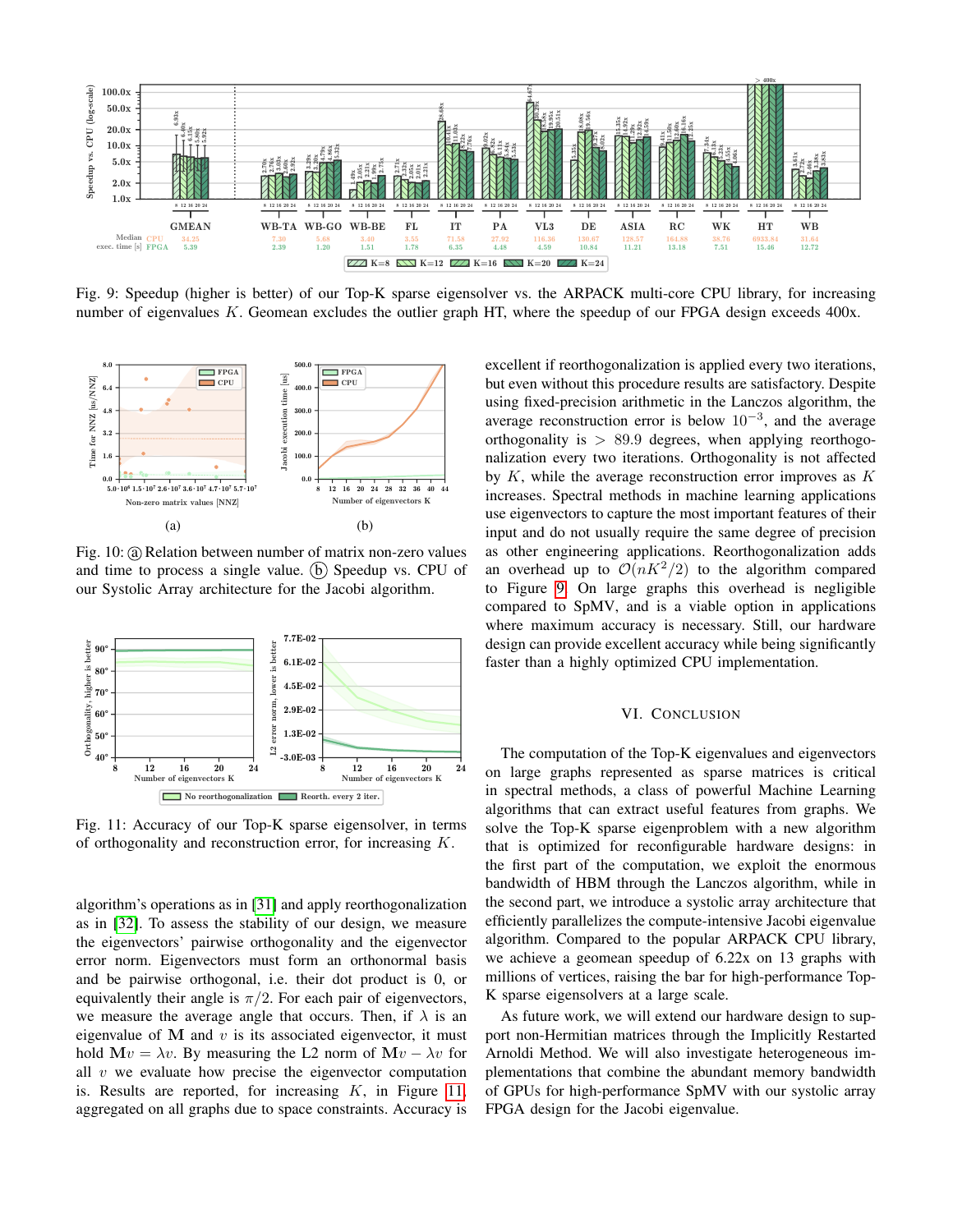## **REFERENCES**

- <span id="page-8-0"></span>[1] Q. Zhou, X. Chen, and J. Zhang, "Spectral clustering-based matrix completion method for top-n recommendation," in *Proceedings of the 2019 5th International Conference on Computing and Data Engineering*, ser. ICCDE' 19. New York, NY, USA: Association for Computing Machinery, 2019, p. 1–6.
- <span id="page-8-1"></span>[2] F. Tang, C. Wang, J. Su, and Y. Wang, "Spectral clustering-based community detection using graph distance and node attributes," *Computational Statistics*, vol. 35, no. 1, pp. 69–94, 2020.
- <span id="page-8-2"></span>[3] A. Y. Ng, M. I. Jordan, and Y. Weiss, "On spectral clustering: Analysis and an algorithm," in *Advances in neural information processing systems*, 2002, pp. 849–856.
- <span id="page-8-3"></span>[4] M. Myllykoski and C. C. Kjelgaard Mikkelsen, "Task-based, gpuaccelerated and robust library for solving dense nonsymmetric eigenvalue problems," *Concurrency and Computation: Practice and Experience*, vol. n/a, no. n/a, p. e5915. [Online]. Available: <https://onlinelibrary.wiley.com/doi/abs/10.1002/cpe.5915>
- <span id="page-8-4"></span>[5] A. V. Knyazev, "Toward the optimal preconditioned eigensolver: Locally optimal block preconditioned conjugate gradient method," *SIAM journal on scientific computing*, vol. 23, no. 2, pp. 517–541, 2001.
- <span id="page-8-5"></span>[6] C. Lanczos, *An iteration method for the solution of the eigenvalue problem of linear differential and integral operators*, 1950.
- <span id="page-8-6"></span>[7] H. Rutishauser, "The jacobi method for real symmetric matrices," *Numerische Mathematik*, vol. 9, no. 1, pp. 1–10, Nov 1966. [Online]. Available:<https://doi.org/10.1007/BF02165223>
- <span id="page-8-7"></span>[8] P. Virtanen, R. Gommers, T. E. Oliphant, M. Haberland, T. Reddy, D. Cournapeau, E. Burovski, P. Peterson, W. Weckesser, J. Bright, S. J. van der Walt, M. Brett, J. Wilson, K. J. Millman, N. Mayorov, A. R. J. Nelson, E. Jones, R. Kern, E. Larson, C. J. Carey, İ. Polat, Y. Feng, E. W. Moore, J. VanderPlas, D. Laxalde, J. Perktold, R. Cimrman, I. Henriksen, E. A. Quintero, C. R. Harris, A. M. Archibald, A. H. Ribeiro, F. Pedregosa, P. van Mulbregt, and SciPy 1.0 Contributors, "SciPy 1.0: Fundamental Algorithms for Scientific Computing in Python," *Nature Methods*, vol. 17, pp. 261–272, 2020.
- <span id="page-8-8"></span>[9] A. Cosnuau, "Computation on gpu of eigenvalues and eigenvectors of a large number of small hermitian matrices," *Procedia Computer Science*, vol. 29, pp. 800–810, 12 2014.
- <span id="page-8-9"></span>[10] R. B. Lehoucq, D. C. Sorensen, and C. Yang, *ARPACK users' guide: solution of large-scale eigenvalue problems with implicitly restarted Arnoldi methods*. SIAM, 1998.
- <span id="page-8-10"></span>[11] H. M. Aktulga, C. Yang, E. G. Ng, P. Maris, and J. P. Vary, "Topologyaware mappings for large-scale eigenvalue problems," in *European Conference on Parallel Processing*. Springer, 2012, pp. 830–842.
- [12] V. Hernandez, J. Roman, A. Tomas, and V. Vidal, "A survey of software for sparse eigenvalue problems," *Universitat Politecnica De Valencia, SLEPs technical report STR-6*, 2009.
- [13] K. J. Maschhoff and D. C. Sorensen, "P\_arpack: An efficient portable large scale eigenvalue package for distributed memory parallel architectures," in *International workshop on applied parallel computing*. Springer, 1996, pp. 478–486.
- <span id="page-8-11"></span>[14] D. Lee, T. Hoshi, T. Sogabe, Y. Miyatake, and S.-L. Zhang, "Solution of the k-th eigenvalue problem in large-scale electronic structure calculations," *Journal of Computational Physics*, vol. 371, 2018.
- <span id="page-8-12"></span>[15] Nvidia, "cusolver," 2020. [Online]. Available: [docs.nvidia.com/cuda/c](docs.nvidia.com/cuda/cusolver/index.html) [usolver/index.html](docs.nvidia.com/cuda/cusolver/index.html)
- <span id="page-8-13"></span>[16] ——, "nvgraph," 2019. [Online]. Available: [docs.nvidia.com/cuda/nvg](docs.nvidia.com/cuda/nvgraph/index.html) [raph/index.html](docs.nvidia.com/cuda/nvgraph/index.html)
- <span id="page-8-14"></span>[17] MAGMA, "magma\_slobpcg," 2020. [Online]. Available: [icl.cs.utk.edu](icl.cs.utk.edu/projectsfiles/magma/doxygen/group__magmasparse__ssyev.html) [/projectsfiles/magma/doxygen/group](icl.cs.utk.edu/projectsfiles/magma/doxygen/group__magmasparse__ssyev.html)\_magmasparse\_ssyev.html
- <span id="page-8-15"></span>[18] N. M. Evstigneev, "Implementation of implicitly restarted arnoldi method on multigpu architecture with application to fluid dynamics problems," in *International Conference on Parallel Computational Technologies*. Springer, 2017, pp. 301–316.
- <span id="page-8-16"></span>[19] J. Dubois, C. Calvin, and S. Petiton, "Accelerating the explicitly restarted arnoldi method with gpus using an autotuned matrix vector product," *SIAM Journal on Scientific Computing*, 2011.
- <span id="page-8-17"></span>[20] K. D. Gupta, M. Wajid, R. Muzammil, and S. J. Arif, "Hardware architecture for eigenvalues computation using the modified jacobi algorithm on fpga," in *2019 5th International Conference on Signal Processing, Computing and Control (ISPCC)*, 2019, pp. 243–246.
- <span id="page-8-18"></span>[21] A. Burger, P. Urban, J. Boubin, and G. Schiele, "An architecture for solving the eigenvalue problem on embedded fpgas," in *Architecture of Computing Systems – ARCS 2020*, A. Brinkmann, W. Karl, S. Lankes,

S. Tomforde, T. Pionteck, and C. Trinitis, Eds. Cham: Springer International Publishing, 2020, pp. 32–43.

- <span id="page-8-19"></span>[22] H.-T. Kung, "Why systolic architectures?" *IEEE computer*, 1982.
- <span id="page-8-20"></span>[23] N. P. Jouppi, C. Young, N. Patil, D. Patterson, G. Agrawal, R. Bajwa, S. Bates, S. Bhatia, N. Boden, A. Borchers *et al.*, "In-datacenter performance analysis of a tensor processing unit," in *Proceedings of the 44th Annual International Symposium on Computer Architecture*, 2017, pp. 1–12.
- [24] M. Langhammer, S. Gribok, and G. Baeckler, "High density 8-bit multiplier systolic arrays for fpga," in *2020 IEEE 28th Annual International Symposium on Field-Programmable Custom Computing Machines (FCCM)*. IEEE, 2020, pp. 84–92.
- <span id="page-8-21"></span>[25] B. Asgari, R. Hadidi, and H. Kim, "Proposing a fast and scalable systolic array for matrix multiplication," in *2020 IEEE 28th Annual International Symposium on Field-Programmable Custom Computing Machines (FCCM)*. IEEE, 2020, pp. 204–204.
- <span id="page-8-22"></span>[26] J. Vázquez-Castillo, A. Castillo-Atoche, R. Carrasco-Alvarez, O. Longoria-Gandara, and J. Ortegón-Aguilar, "Fpga-based hardware matrix inversion architecture using hybrid piecewise polynomial approximation systolic cells," *Electronics*, vol. 9, no. 1, p. 182, 2020.
- <span id="page-8-23"></span>[27] S. Aslan, S. Niu, and J. Saniie, "Fpga implementation of fast qr decomposition based on givens rotation," 08 2012, pp. 470–473.
- <span id="page-8-24"></span>[28] P. Desai, S. Aslan, and J. Saniie, "Fpga implementation of gram-schmidt qr decomposition using high level synthesis," in *2017 IEEE International Conference on Electro Information Technology (EIT)*, 2017.
- <span id="page-8-25"></span>[29] G. H. Golub and R. Underwood, "The block lanczos method for computing eigenvalues," in *Mathematical software*. Elsevier, 1977.
- <span id="page-8-26"></span>[30] D. Calvetti, L. Reichel, and D. C. Sorensen, "An implicitly restarted lanczos method for large symmetric eigenvalue problems," *Electronic Transactions on Numerical Analysis*, vol. 2, no. 1, p. 21, 1994.
- <span id="page-8-27"></span>[31] C. C. Paige, "Computational variants of the lanczos method for the eigenproblem," *IMA Journal of Applied Mathematics*, 1972.
- <span id="page-8-28"></span>[32] B. N. Parlett, *The Symmetric Eigenvalue Problem*. Philadelphia: Society for Industrial and Applied Mathematics, 1998.
- <span id="page-8-29"></span>[33] R. P. Brent, F. T. Luk *et al.*, "The solution of singular-value and eigenvalue problems on systolic arrays," in *Mathematical Programming and Numerical Analysis Workshop*. Centre for Mathematics and its Applications, Mathematical Sciences Institute ..., 1984, pp. 38-64.
- <span id="page-8-30"></span>[34] T. Nguyen, S. Williams, M. Siracusa, C. MacLean, and N. W. D. Doerfler, "The performance and energy efficiency potential of fpgas in scientific computing," in *IEEE/ACM Performance Modeling, Benchmarking and Simulation of High Performance Computer Systems (PMBS)*, 2020.
- <span id="page-8-31"></span>[35] F. Sadi, J. Sweeney, T. M. Low, J. C. Hoe, L. Pileggi, and F. Franchetti, "Efficient spmv operation for large and highly sparse matrices using scalable multi-way merge parallelization," in *Proceedings of the 52nd Annual IEEE/ACM International Symposium on Microarchitecture*. New York, NY, USA: Association for Computing Machinery, 2019.
- [36] P. Grigoras, P. Burovskiy, E. Hung, and W. Luk, "Accelerating spmv on fpgas by compressing nonzero values," in *2015 IEEE 23rd Annual International Symposium on Field-Programmable Custom Computing Machines*. IEEE, 2015, pp. 64–67.
- [37] Y. Umuroglu and M. Jahre, "A vector caching scheme for streaming fpga spmv accelerators," in *International Symposium on Applied Reconfigurable Computing*. Springer, 2015, pp. 15–26.
- [38] A. Parravicini, L. G. Cellamare, M. Siracusa, and M. D. Santambrogio, "Scaling up hbm efficiency of top-k spmv for approximate embedding similarity on fpgas," 2021.
- <span id="page-8-32"></span>[39] A. K. Jain, H. Omidian, H. Fraisse, M. Benipal, L. Liu, and D. Gaitonde, "A domain-specific architecture for accelerating sparse matrix vector multiplication on fpgas," in *2020 30th International Conference on Field-Programmable Logic and Applications (FPL)*. IEEE, 2020.
- <span id="page-8-33"></span>[40] A. Parravicini, F. Sgherzi, and M. D. Santambrogio, "A reducedprecision streaming spmv architecture for personalized pagerank on fpga," *arXiv preprint arXiv:2009.10443*, 2020.
- <span id="page-8-34"></span>[41] Xilinx, "Axi high bandwidth memory controller v1.0 logicore ip product guide," 2020. [Online]. Available: [www.xilinx.com/support/doc](www.xilinx.com/support/documentation/ip_documentation/hbm/v1_0/pg276-axi-hbm.pdf) umentation/ip\_[documentation/hbm/v1](www.xilinx.com/support/documentation/ip_documentation/hbm/v1_0/pg276-axi-hbm.pdf)\_0/pg276-axi-hbm.pdf
- <span id="page-8-35"></span>[42] S. Kestur, J. D. Davis, and E. S. Chung, "Towards a universal fpga matrix-vector multiplication architecture," in *2012 IEEE 20th International Symposium on Field-Programmable Custom Computing Machines*. IEEE, 2012, pp. 9–16.
- <span id="page-8-36"></span>[43] Y.-k. Choi, Y. Chi, J. Wang, L. Guo, and J. Cong, "When hls meets fpga hbm: Benchmarking and bandwidth optimization," *arXiv preprint arXiv:2010.06075*, 2020.